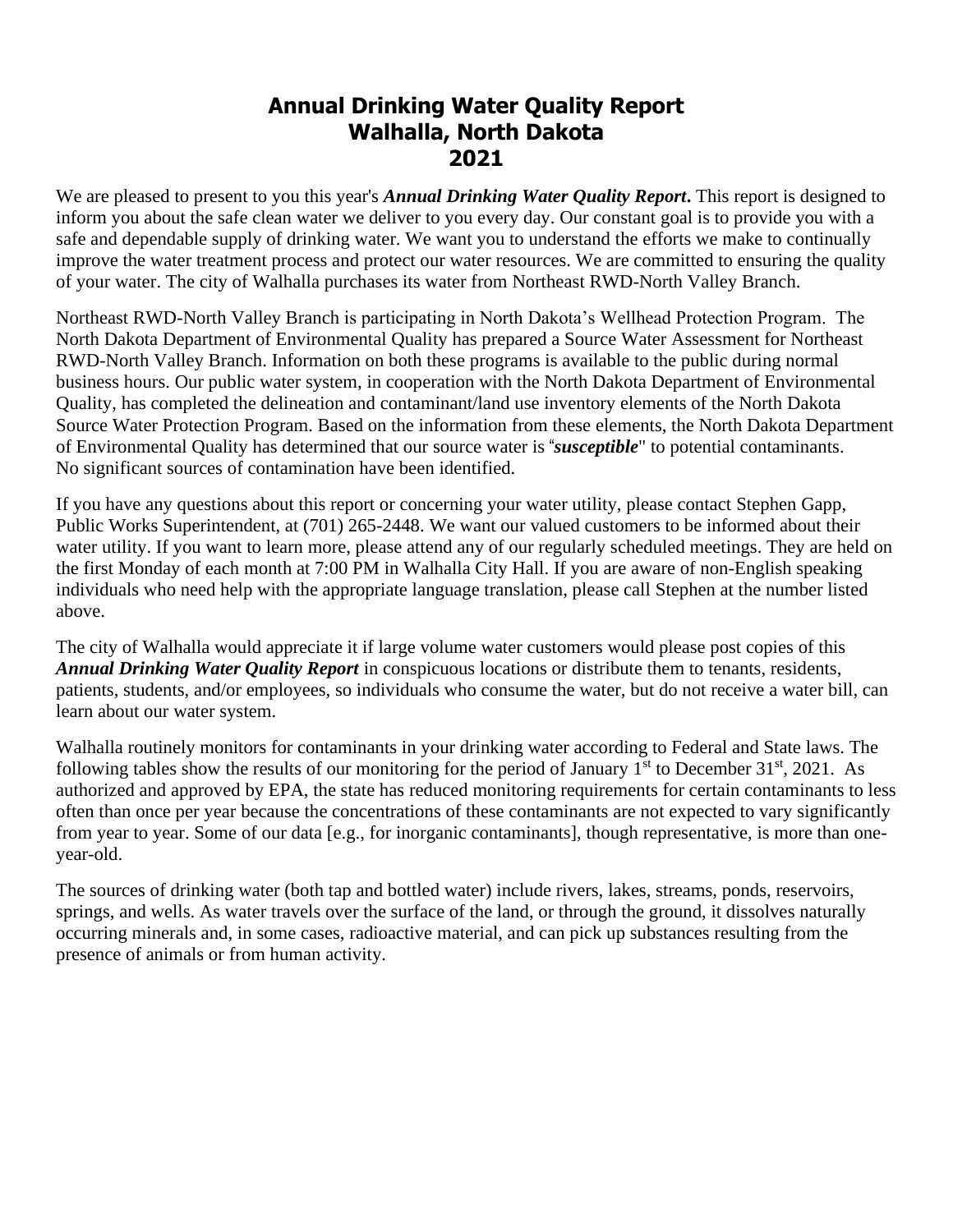Contaminants that may be present in source water include:

*Microbial contaminants***,** such as viruses and bacteria, which may come from sewage treatment plants, septic systems, agricultural livestock operations and wildlife.

*Inorganic contaminants*, such as salts and metals, which can be naturally occurring or result from urban storm water, industrial or domestic wastewater discharges, oil production, mining, or farming.

*Pesticides and herbicides***,** which come from a variety of sources such as agriculture, urban storm water runoff and residential uses.

*Organic chemical contaminants***,** including synthetic and volatile organic chemicals, which are by-products of industrial processes and petroleum production, and can, also, come from gas stations, urban storm water runoff and septic systems.

*Radioactive contaminants***,** which can be naturally occurring or be the result of oil and gas production and mining activities.

To ensure that tap water is safe to drink, the Environmental Protection Agency (EPA) prescribes regulations which limit the number of certain contaminants in water provided by public water systems.

The Food and Drug Administration (FDA) regulations establish limits for contaminants in bottled water which must provide the same protection for public health.

In the following table, you will find many terms and abbreviations you might not be familiar with. To help you better understand these terms we have provided the following definitions:

## *Not applicable (NA), No Detect (ND)*

*Parts per million (ppm) or Milligrams per liter (mg/l)* - one part per million corresponds to one minute in two years or a single penny in \$10,000.

*Parts per billion (ppb) or Micrograms per liter (* $\mu$ *g/l)* - one part per billion corresponds to one minute in 2,000 years, or a single penny in \$10,000,000.

*Picocuries per liter (pCi/l)* –Pico curies per liter is a measure of the radioactivity in water.

*Action Level (AL)* **-** the concentration of a contaminant which, if exceeded, triggers treatment or other requirements which a water system must follow.

*Treatment Technique (TT)* - A treatment technique is a required process intended to reduce the level of a contaminant in drinking water.

*Maximum Contaminant Level* - The "Maximum Allowed" (MCL) is the highest level of a contaminant that is allowed in drinking water. MCLs are set as close to the MCLGs as feasible using the best available treatment technology.

*Maximum Contaminant Level Goal* - The "Goal" (MCLG) is the level of a contaminant in drinking water below which there is no known or expected risk to health. MCLGs allow for a margin of safety.

*Maximum Residual Disinfectant Level (MRDL)* – The highest level of a disinfectant allowed in drinking water. There is convincing evidence that addition of a disinfectant is necessary for control of microbial contaminants.

*Maximum Residual Disinfectant Level Goal (MRDLG)* – The level of a drinking water disinfectant below which there is no known or expected risk to health. MRDLGs do not reflect the benefits of the use of disinfectants to control microbial contaminants.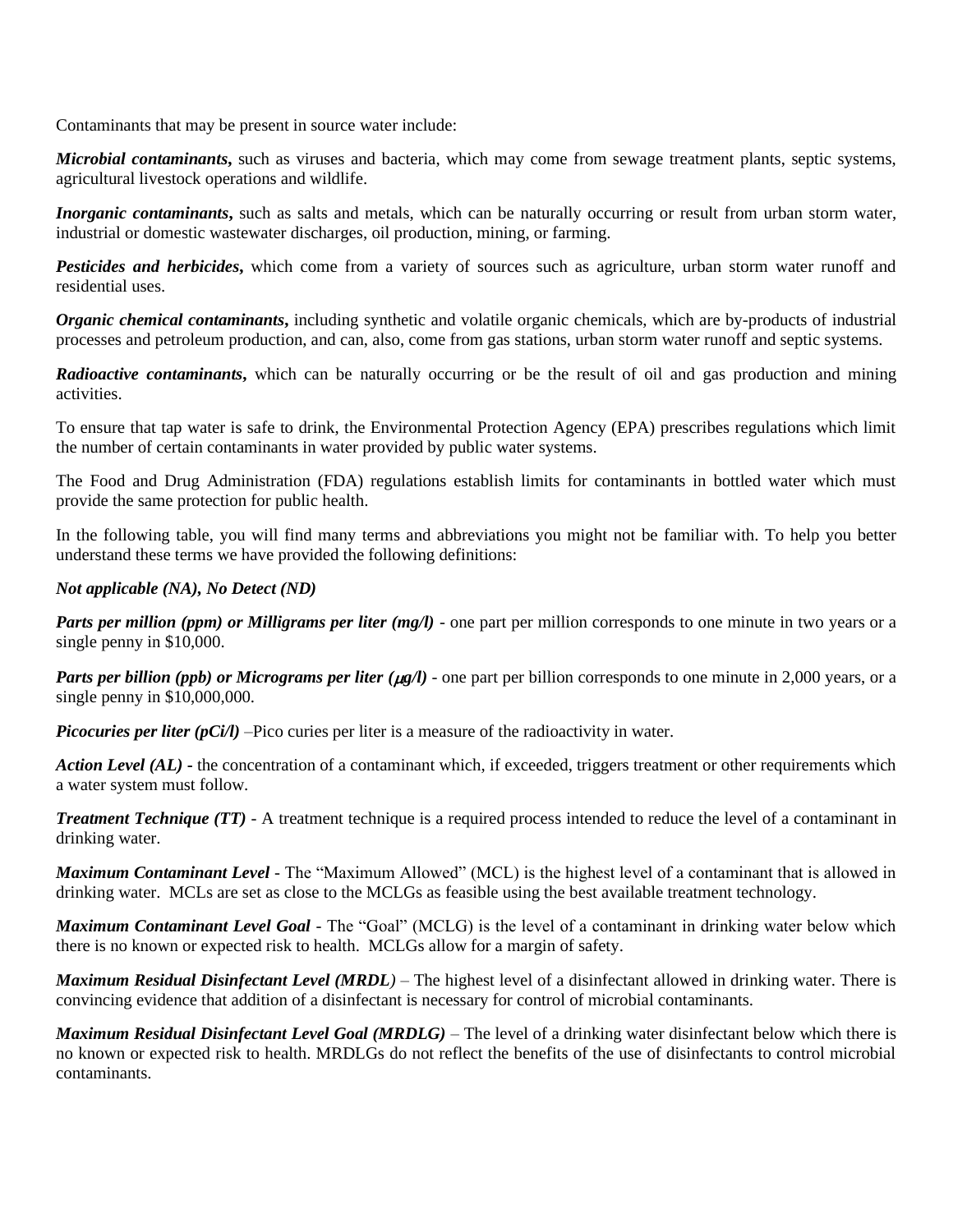| 2021 Test Results for the City of Walhalla, ND & |                      |                       |                            |              |                 |                |                                                    |                                                                                                                                       |
|--------------------------------------------------|----------------------|-----------------------|----------------------------|--------------|-----------------|----------------|----------------------------------------------------|---------------------------------------------------------------------------------------------------------------------------------------|
| <b>Northeast RWD-North Valley Branch</b>         |                      |                       |                            |              |                 |                |                                                    |                                                                                                                                       |
| Contaminant                                      | <b>MCLG</b>          | <b>MCL</b>            | Level<br><b>Detected</b>   | <b>Units</b> | Range           | Date<br>(year) | <b>Violation</b><br>Yes/No<br><b>Other</b><br>Info | <b>Likely Source of Contamination</b>                                                                                                 |
| Lead/Copper                                      |                      |                       |                            |              |                 |                |                                                    |                                                                                                                                       |
| Copper                                           | 1.3                  | $AL=1$ .<br>3         | 0.546<br>$90th$ %<br>Value | ppm          | N/A             | 2019           | $0$ sites<br>exceeded<br>AL                        | Corrosion of household<br>plumbing systems; erosion of<br>natural deposits; leaching<br>from wood preservatives                       |
| $\rm{Lead}^*$                                    | $\theta$             | $AI = 15$             | 3.17<br>$90th$ %<br>Value  | ppb          | N/A             | 2019           | 0 Sites<br>exceeded<br>AL                          | Corrosion of household<br>plumbing systems, erosion of<br>natural deposits                                                            |
| <b>Disinfectants</b>                             |                      |                       |                            |              |                 |                |                                                    |                                                                                                                                       |
| Chlorine                                         | <b>MRDLG</b><br>$=4$ | <b>MRDL</b><br>$=4.0$ | 1.4                        | ppm          | $0.8$ to<br>1.7 | 2021           | N <sub>o</sub>                                     | Water additive used to control<br>microbes                                                                                            |
| <b>Stage 2 Disinfection Byproducts</b>           |                      |                       |                            |              |                 |                |                                                    |                                                                                                                                       |
| HAA5                                             | N/A                  | 60                    | $\overline{4}$             | ppb          | N/A             | 2021           | N <sub>o</sub>                                     | By-product of drinking water<br>disinfection                                                                                          |
| <b>TTHM</b>                                      | N/A                  | 80                    | 14                         | ppb          | N/A             | 2021           | N <sub>o</sub>                                     | By-product of drinking water<br>disinfection                                                                                          |
| <b>Inorganic Contaminants</b>                    |                      |                       |                            |              |                 |                |                                                    |                                                                                                                                       |
| Barium                                           | $\overline{c}$       | $\overline{c}$        | 0.184                      | ppm          | N/A             | 2017           | N <sub>o</sub>                                     | Discharge of drilling wastes;<br>Discharge from metal<br>refineries                                                                   |
| Fluoride                                         | $\overline{4}$       | $\overline{4}$        | 0.635                      | ppm          | N/A             | 2017           | N <sub>0</sub>                                     | Erosion of natural deposits;<br>Water additive which<br>promotes strong teeth;<br>Discharge from fertilizer and<br>aluminum factories |
| Nitrate-Nitrite                                  | 10                   | 10                    | 0.037                      | ppm          | N/A             | 2021           | N <sub>o</sub>                                     | Runoff from fertilizer use;<br>leaching from septic tanks,<br>sewage; erosion of natural<br>deposits                                  |
| <b>Radioactive Contaminants</b>                  |                      |                       |                            |              |                 |                |                                                    |                                                                                                                                       |
| Gross Alpha, Including RA,<br>Excluding RN & U   | 15                   | 15                    | $\rm ND$                   | pCi          | $\rm N/A$       | 2018           | No                                                 | Erosion of natural deposits                                                                                                           |
| Radium, Combined (226,228)                       | $\rm N/A$            | $\overline{5}$        | 1.128                      | pCi/l        | N/A             | 2018           | No                                                 | Erosion of natural deposits                                                                                                           |
| Uranium, Combined                                | $\rm N/A$            | 30                    | 1.07                       | ppb          | $\rm N/A$       | 2018           | $\rm No$                                           | Erosion of natural deposits                                                                                                           |
| <b>Unregulated Contaminants</b>                  |                      |                       |                            |              |                 |                |                                                    |                                                                                                                                       |
| Manganese                                        | N/A                  | N/A                   | 0.028                      | ppm          | N/A             | 2017           | No                                                 | $\rm N/A$                                                                                                                             |

EPA requires monitoring of over 80 drinking water contaminants. Those contaminants listed in the table above are the only contaminants detected in your drinking water.

As you can see by the tables on pages 3 & 4 your drinking water meets or exceeds all Federal and State requirements. We have learned through our monitoring and testing that some contaminants have been detected. The EPA has determined that your water IS SAFE at these levels.

Drinking water, including bottled water, may reasonably be expected to contain at least small amounts of some contaminants. The presence of contaminants does not necessarily indicate that the water poses a health risk. More information about contaminants and potential health effects can be obtained by calling the Environmental Protection Agency's Safe Drinking Water Hotline (1-800-426-4791).